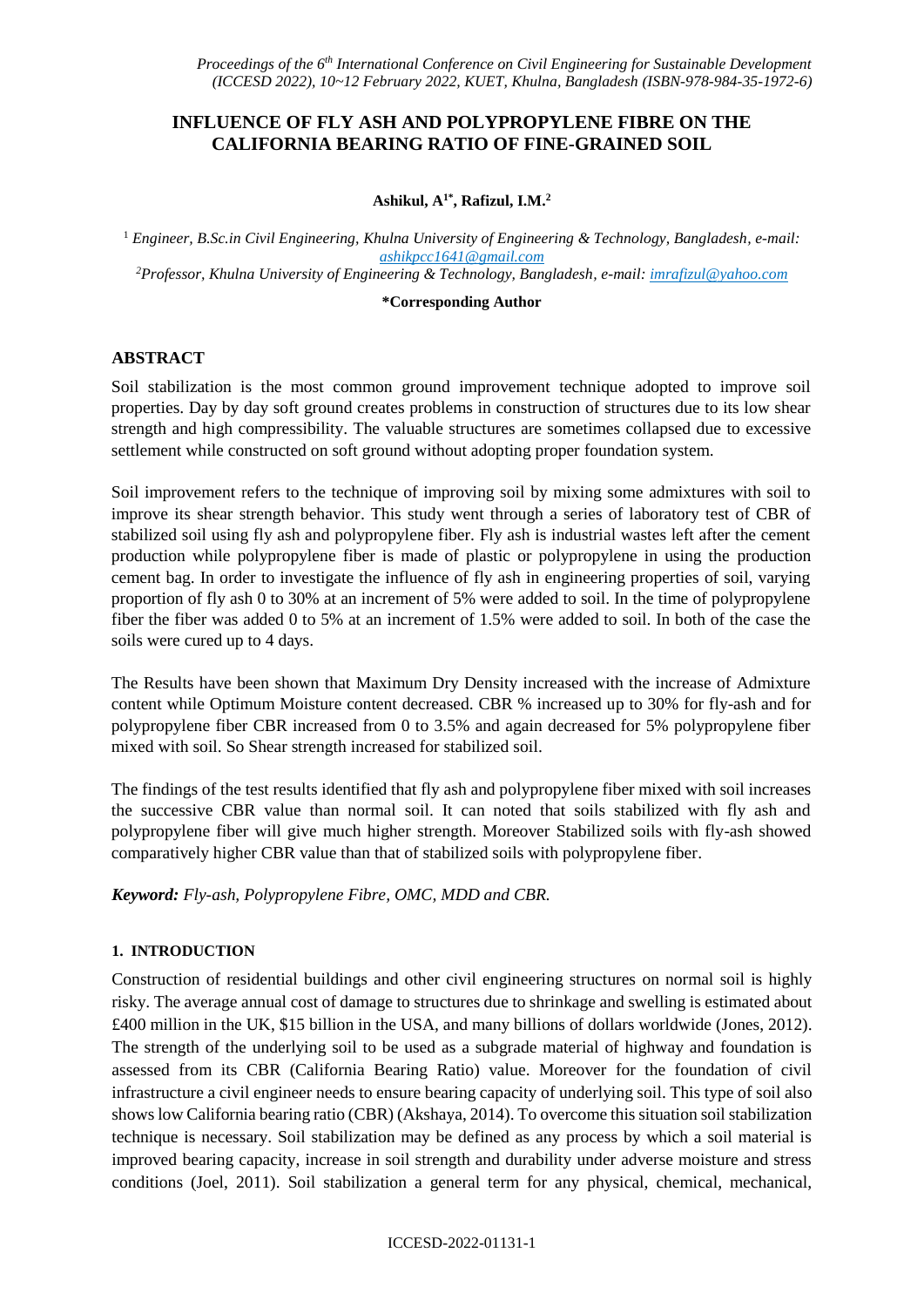biological or combined method of changing a natural [soil](https://en.wikipedia.org/wiki/Soil) to meet an engineering purpose. (Pamukcu, 1991). Before selecting stabilization techniques, the engineer must be aware of the potential problems of stabilization as well as it advantages. (Hicks, 2002). Successful stabilization has to depend on the proper selection of binder and amount of binder added. (S.a., 1999). Stabilization of soils with Portland cement will increase the service life of motor roads in areas where marl is used as a local road construction material. (Piskunov, 2017) The simplest stabilization processes are compaction and drainage (if water drains out of wet soil it becomes stronger). The other process is by improving gradation of particle size and further improvement can be achieved by adding binders to the weak soil. (Rogers, 1993). The components of stabilization technology include soils and or soil minerals and stabilizing agent or binders (cementitious materials) (Al Tabbaa, 2005). Presence of organic matters, sulphates, sulphides and carbon dioxide in the stabilized soils may contribute to undesirable strength of stabilized materials. (NETTERBERG, 1984), (Sherwood, 1993). Moreover stabilized soils with PVC and HDPE increases the CBR and MDD value. (S. Rehab Bekkouche, 2016) In this study CBR value is computed of different Soil samples mixed with the admixtures fly-ash and polypropylene fibre. At first we have computed the CBR value of normal soil. Than Fly-ash with the percentage of 0-30 % at an increment of 5% mixed with the soil and successive CBR values were computed. Similarly 0-5 % polypropylene fibre at an increment of 1.5% mixed with the soil and CBR values were computed. The optimum moisture content increases with increasing binders. (Sherwood, 1993) The variation of the value of different admixture mixed with soil was compared. By this study we will able to evaluate and provide information for adequate and economical design during stabilization procedures. Stabilize soil through fly-ash and polypropylene fibre will also help for increasing the shear strength and bearing capacity of the soil.

# **2. METHODOLOGY**

## **2.1 Collection of Soil Samples**

The disturbed soil sample used in this study was collected from the KUET campus at a depth of 5 feet from the ground surface. The site of the soil sample was beside the Lake of IT Park which is situated in the KUET campus, Bangladesh. It was easily accessible and proper care was taken so that no loose soil was taken. About 40 kg soil was collected for conducting this study.

# **2.2 Laboratory Investigations**

For proper characterization of soil samples different physical properties were measured through ASTM standard test methods. At first moisture content was determined of the soil and the soil was air dried. Than the soil sample was classified according to the different properties. However the soil which is collected was inorganic clays with low plasticity. The various soil tests were done following the ASTM test procedures. The physical and index properties of soil is depicted in Table 1.

| <b>Properties</b>                 | <b>Results</b> |
|-----------------------------------|----------------|
| Liquid limit, LL (%)              | 34             |
| Plastic limit, PL (%)             | 23.24          |
| Shrinkage limit, SL (%)           | 18.37          |
| Specific gravity, Gs              | 2.73           |
| Moisture content, $w(\%)$         | 33.19          |
| Sand: silt: clay (%)              | 16.2:70.5:13.3 |
| Optimum Moisture Content, OMC (%) | 15.89          |
| Maximum Dry Density, MDD (gm./cc) | 1.55           |

Table 1: Physical and index properties of soil used in this study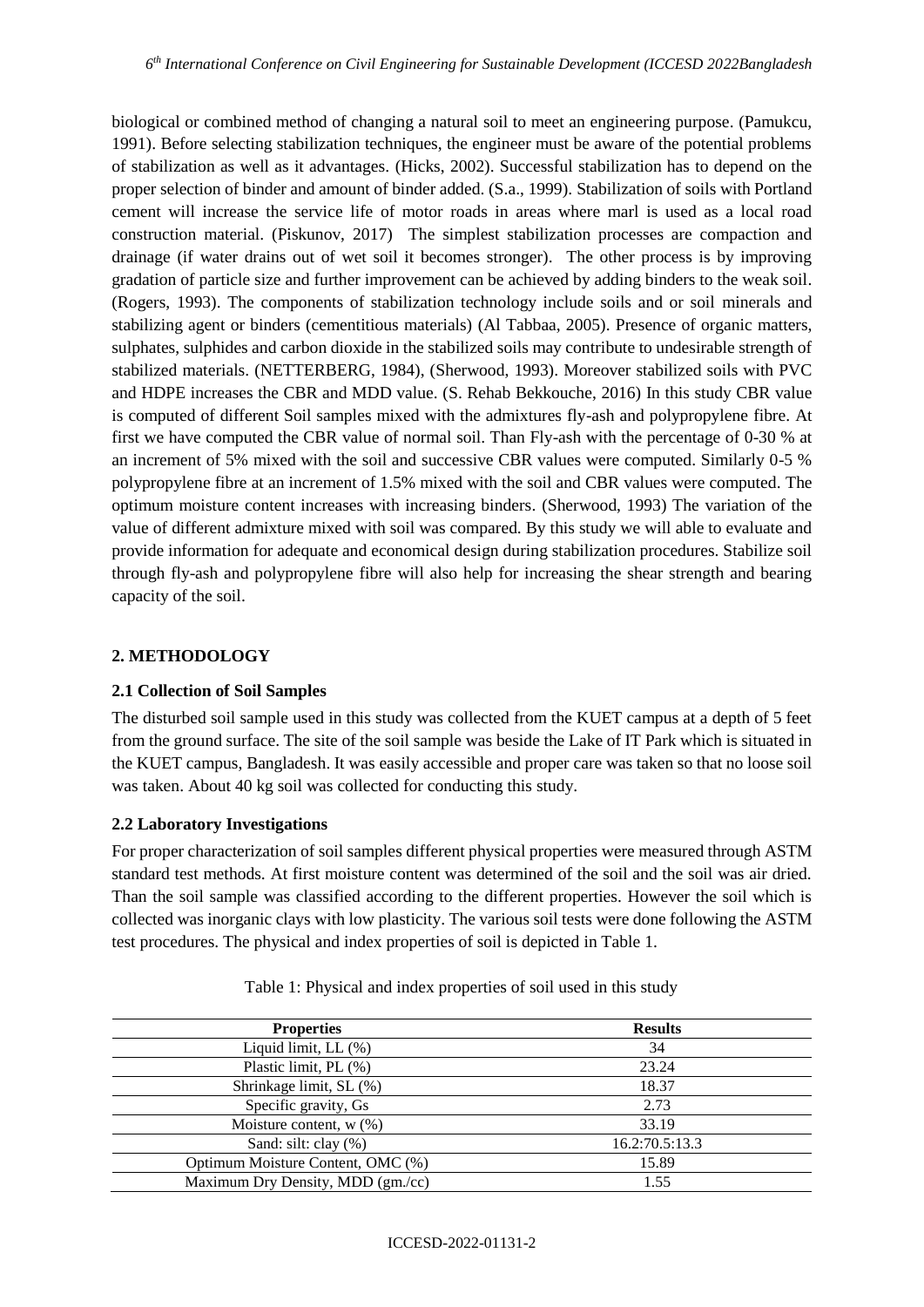| <b>Properties</b>                 | <b>Results</b> |
|-----------------------------------|----------------|
| California Bearing Ratio, CBR (%) | 4.52           |
| Soil Type                         | ML             |

# **2.3 Preparation of Samples for Compaction**

The samples were prepared by OMC at different percent of fly-ash. While mixing the soil fly- ash with water, was taken care to mix properly and also it was checked carefully that till any amount of lamb present in the soil. The mold use in the experiment has a diameter of 6 inch and height 7 inch. At first the soil sample was prepared without mixing any fly-ash and polypropylene fibre except water with same quantity of OMC. The sample was then compact by standard proctor of 10 lb weight and 12 inch height of fall. The method was applied as the ASTM D698. At first the spacer disk was placed on the base plate and the top of the plate was placed a filter paper. Then the mold placed over the spacer disk and the sample was then poured into the mold by three layers and the Compaction conducted per layer was 56. After compacting three layers the mold was levelled its surface and the mold was clamped with base plate. But after the 0% fly-ash and polypropylene fibre the samples were prepared with the soil by the proportion of 0% fibre with 5,10,15,20,25,30% fly-ash were mixed. Again with 0% fly-ash 0.5, 2, 3.5, 5% polypropylene fibre were prepared and taken for 0 day cure and 4 days soaking. A sample of soil mixed with 0.5% polypropylene fibre is given in Figure 1.



Figure 1: Preparation of sample

# **2.4 Curing of the Samples**

After the preparation of compacted samples for 0 day curing the samples were placed in the water for wet curing and the molds were sinks in the water (Figure 2). The water used in the curing was as the room temperature. The water temperature varies from 32 to 35 degree centigrade. The sample is cured up to 4 days and the figure is given bellow in Figure 2.



Figure 2: Curing of Samples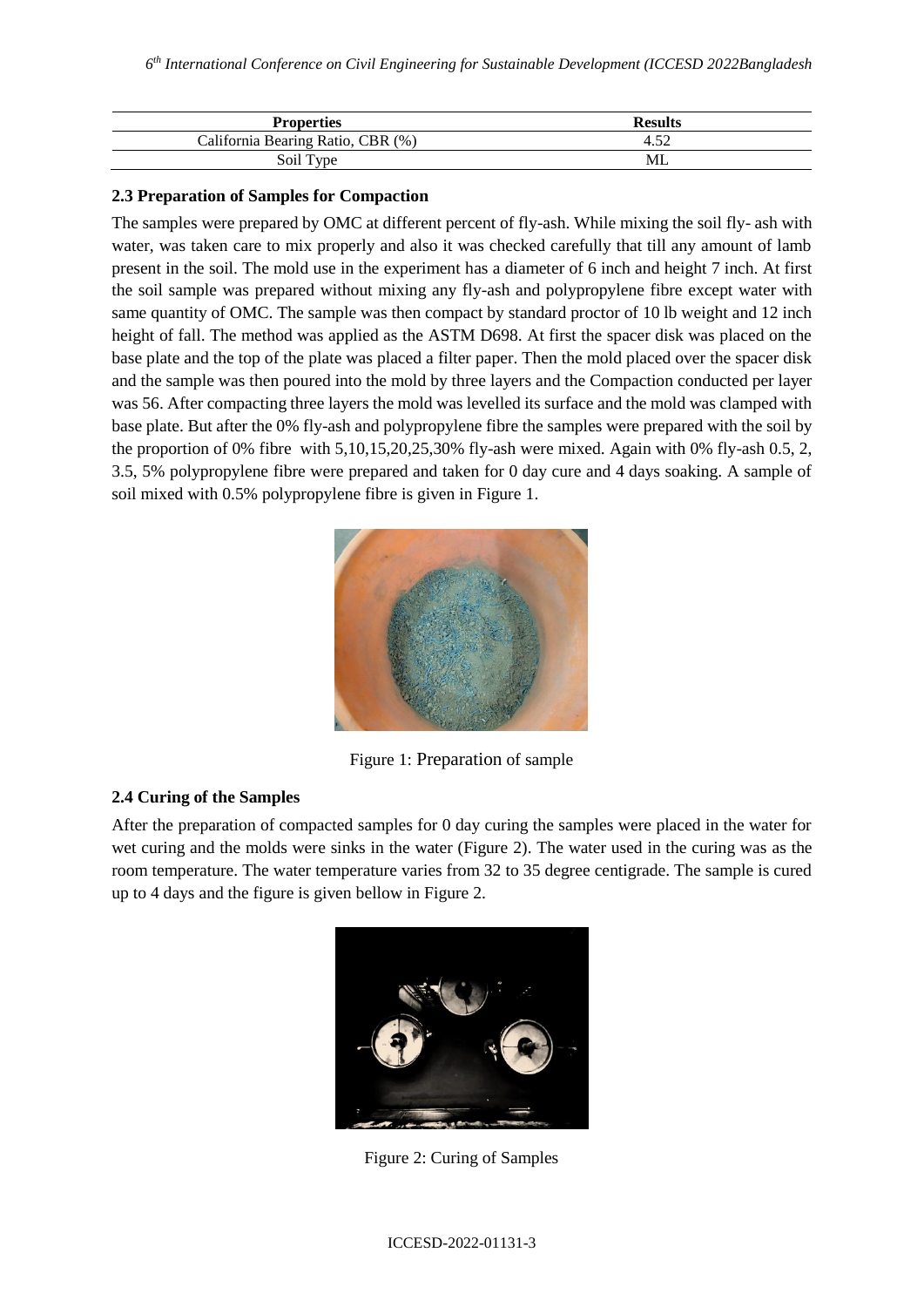# **2.5 Testing of the Samples**

CBR machine is a gradual loading machine which measures load with respect to deformation. The molds were placed in the machine by removing surcharge and by wooden pieces the samples were tighten hardly. Then a collar and surcharge placed over the mold. A deformation meter was attached with the machine. By making the loading gauge as zero, the load was gradually applied. The deformation was conducted for 0, 0.25, 0.50, 1.0, 1.25, 1.50, 2.0, 2.5, 3.0, 3.5, 3.75, 4.0, 4.5, 5.0, 6.0, 7.5, 10 and 12.5 mm respectively. Also at the same time, the corresponding load value was recorded. A CBR test conducting with CBR mold is shown below in Figure 3.



Figure 3: Testing of Samples

# **3. RESULTS AND DISCUSSIONS**

To investigate the effect of the mixing amount of admixtures on fine-grained soils, the compaction properties and CBR of stabilized soils were analysed and hence discussed in the following articles.

# **3.1 Compaction properties**

The maximum dry density (MDD) and optimum moisture content (OMC) of stabilized soils with admixtures were measured and hence discussed in the following articles:-

# **3.1.1 Compaction Properties of stabilized soils with Fly-ash**

Compaction test was done for different fly-ash (0-30) % at an increment of 5% mixed samples with soil. For different samples different moisture content (%) and corresponding Dry density (kN/m<sup>3</sup>) were found. The variation of MDD with OMC of different percentage of Fly-ash mixed soil is shown in figure 4. For the different soil samples different value of dry density and moisture content has been plotted on a graph. Maximum value of dry density which was found in graph has been taken as MDD  $(kN/m<sup>3</sup>)$  and maximum value of moisture content has been taken as Optimum moisture content OMC (%). For 0% fly-ash mixed soil MDD was found  $1674.91 \text{ kg/m}^3$  and OMC 15.90%. For 5% fly-ash mixed soil MDD was found  $1695.3$  kg/m<sup>3</sup> and OMC 15.41%. For 10% fly-ash mixed soil MDD was found 1744.1 kg/m<sup>3</sup> and OMC 15.37%. For 15% fly-ash mixed soil MDD was found 1784.2 kg/m<sup>3</sup> and OMC 14.87%. For 20% fly-ash mixed soil MDD was found 1850.19 kg/m<sup>3</sup> and OMC 14.43%. For 25% fly-ash mixed soil MDD was found  $1874.23$  kg/m<sup>3</sup> and OMC 14.29%. For 30% fly-ash mixed soil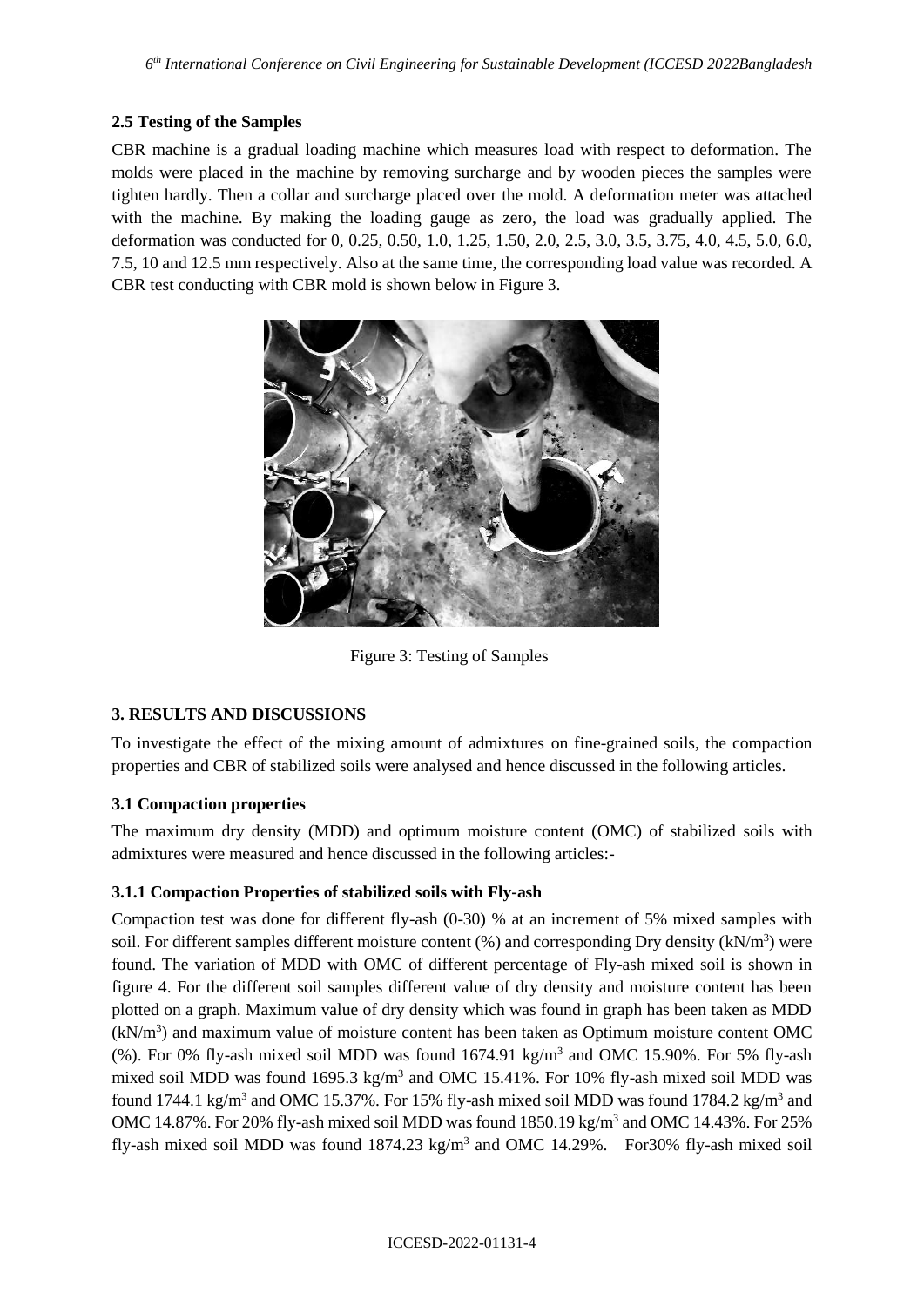MDD was found 1891.3 kg/m<sup>3</sup> and OMC 14.1%. By this result we have found that MDD increased for different percentage of fly-ash mixed soils and OMC decreased for fly-ash stabilized soils.



Figure 4: Variation of moisture content with dry density for fly-ash

#### **3.1.2 Compaction Properties of Stabilized soils with Polypropylene Fibre**

Compaction test was also done for different polypropylene fibre (0-5) % at an increment of 1.5% mixed samples with soil. For different samples different moisture content (%) and corresponding MDD  $(kN/m<sup>3</sup>)$  were found. The variation of MDD with OMC of different percentage of polypropylene fibre mixed soil is shown in figure 5. For the different soil samples different value of dry density and moisture content has been plotted on a graph. Maximum value of dry density which was found in graph has been taken as MDD  $(kN/m<sup>3</sup>)$  and maximum value of moisture content has been taken as Optimum moisture content OMC  $(\%)$ . For 0.5% fibre mixed soil MDD was found 1744.2 kg/m<sup>3</sup> and OMC 15.35%. For 2% fibre mixed soil MDD was found  $1744.2 \text{ kg/m}^3$  and OMC  $15.03\%$ %. For 3.5% fibre mixed soil MDD was found 1897.5 kg/m<sup>3</sup> and OMC 14.23%. For 5% fibre mixed soil MDD was found 1784.5 kg/m<sup>3</sup> and OMC 14.59%. Based on this results MDD (kg/m<sup>3</sup>) increased up to 3.5% fibre mixed soil and started to decrease again OMC (%) decrease up to 3.5 % and started to increase for polypropylene fibre mixed soils.



ICCESD-2022-01131-5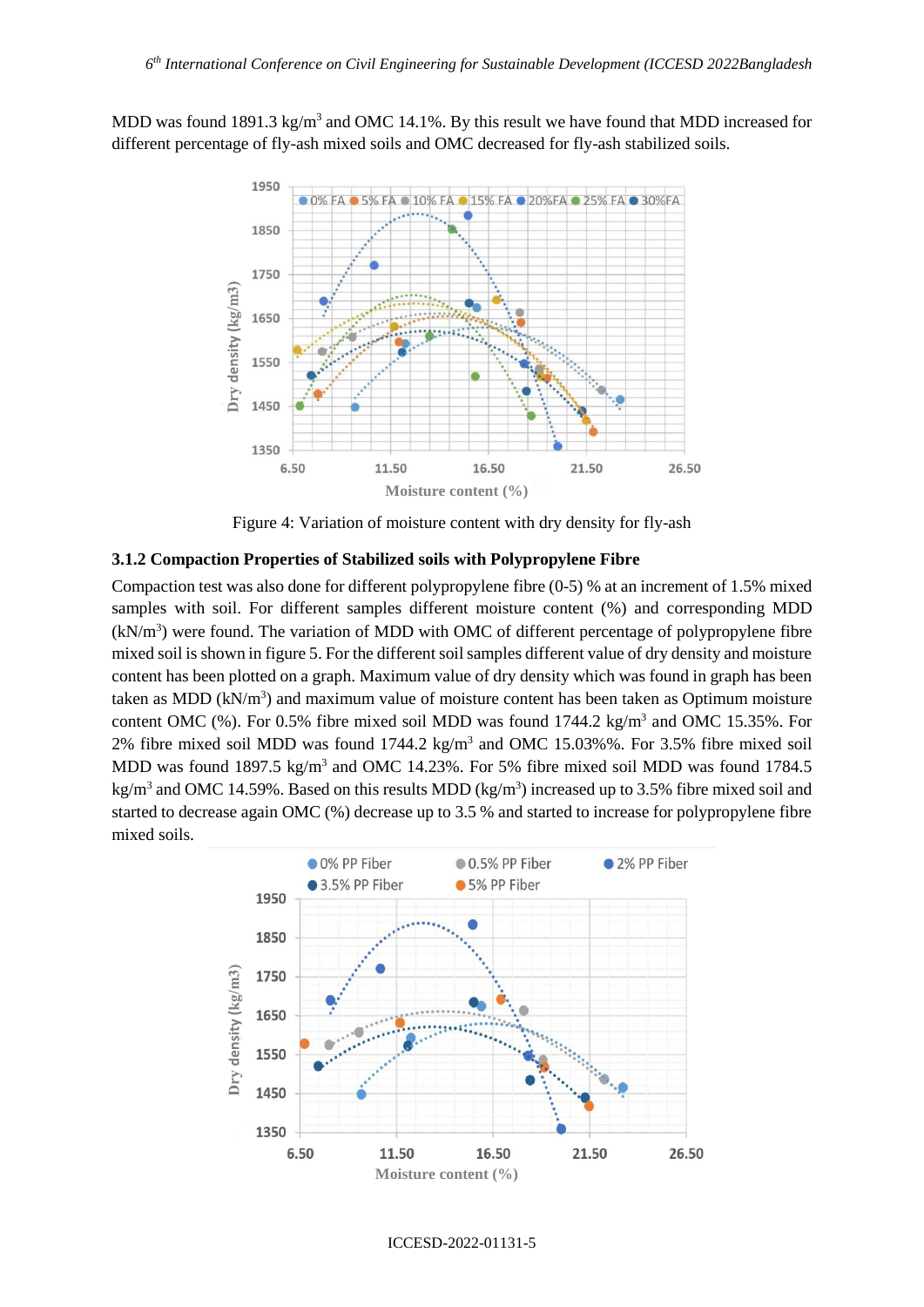Figure 5: Variation of moisture content with dry density for Polypropylene Fibre

# **3.1.3 Variation of Compaction Properties of Stabilized Soils with Admixtures**

The variation of MDD and OMC of stabilized soils with fly-ash and polypropylene fibre is shown in Figure 6(a) and 6(b) respectively. Figure reveals that with increasing % of fly-ash OMC decreases and MDD increases. For polypropylene fiber OMC decreases upto 3.5% and further increases and MDD increases upto 3.5% and further decreases. Due to the increasing % of admixtures the materials to absorbed water other than the soil increases and OMC (%) decreases. The reason behind the increase of MDD was the admixtures with soil densely compacted and it strengthened the stress strain behaviour of the soil.



Figure 6: Variation MDD and OMC of stabilized soils (a) fly-ash (b) polypropylene fibre

## **3.2 CBR Results**

The laboratory test method in ASTM **[D1883](https://www.astm.org/Standards/D1883)** and AASHTO **[T 193](https://store.transportation.org/(X(1)S(1s1fwhbttphqpzrvijsbksy5))/Item/PublicationDetail?ID=2117&AspxAutoDetectCookieSupport=1)** for the CBR test is a simple empirical method, comparing resistance to penetration of the test specimen to that of a "standard" sample of wellgraded crushed stone material using a standard-sized piston. The CBR is generally calculated for the deformation of 2.5 mm and 5 mm penetration. In case of deformation of both the CBR is calculated which is greater in value. In this test two values has been taken and greater value becomes accumulated CBR.

## **3.2.1 CBR of Stabilized Soils**

In the laboratory stabilized soils went through successive CBR test. For different soil samples individual test was done. In the case of fly-ash was seen that the percentage of CBR has been increased. For the case of polypropylene fibre CBR percentage increased up to 3.5% fibre mixing proportion for 5% fibre in soil CBR value decreased. The list of data for CBR results of different stabilized soils depicted in Table 2.

Table 2: Results of Stabilized soils with fly-ash and polypropylene fibre.

| Flv-ash                  |       | Polypropylene fibre      |               |
|--------------------------|-------|--------------------------|---------------|
| Mixing proportion $(\%)$ | CBR(% | Mixing proportion $(\%)$ | (9/0)<br>CBR- |
|                          | ے بی- |                          |               |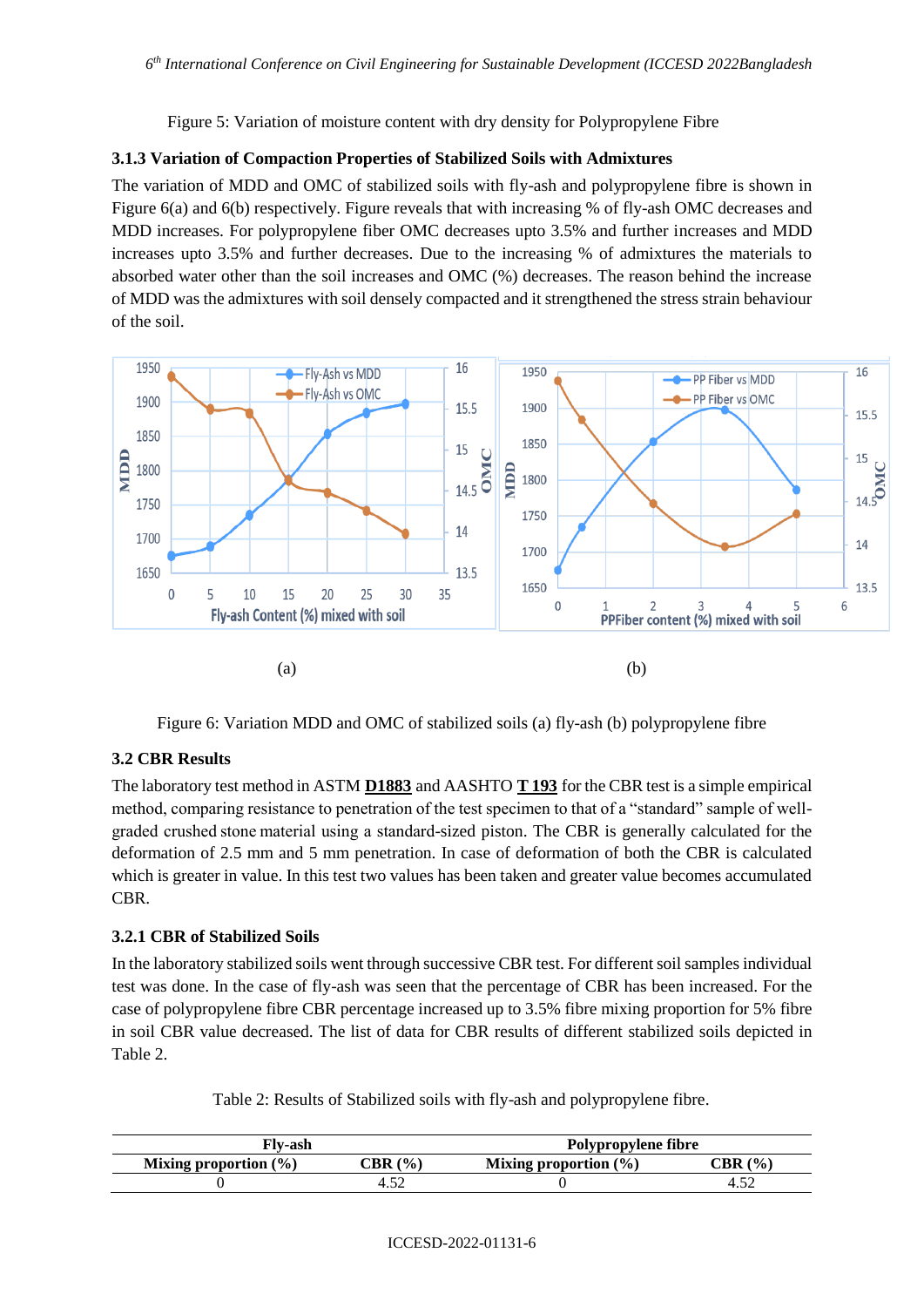|    | 5.43  | 5.74                |
|----|-------|---------------------|
|    | 7.35  | $\mathcal{L}$<br>17 |
|    | 8.59  | 8.24                |
| 20 | 8.85  | 7.49                |
|    | 9.84  |                     |
| 30 | 10.24 |                     |

#### **3.2.2 Variation of CBR Results of Fly-Ash**

The variation of CBR results shows how fly-ash and changes its CBR results with its different mixing proportions. The results shows that for 5% fly-ash mixed soil CBR% has been found as 5.43. For 10% fly-ash mixed soil CBR% has been found as 7.35. For 15% fly-ash mixed soil CBR% has been found as 8.59. For 30% fly-ash mixed soil CBR% has been found as 10.24. The normal soil CBR is 4.52. So a successive increasing CBR% has been found for fly-ash mixed stabilized soils. We know that CBR ranges from 5-15 will have good bearing capacity and shear strength so stabilized soil with fly-ash has given a good percentage of CBR. The relation between CBR percent with mixing proportion of fly-ash % is given in Figure 7.



**Figure 7** Variation of CBR vs. mixing percentage of fly-ash

## **3.2.3 Variation of CBR Results of Polypropylene Fibre**

The variation of CBR results shows polypropylene fibre changes its CBR results with its different mixing proportions. We see for the polypropylene fibre CBR increases from 5.42 to 8.24 for 0.5% to 3.5%. For 5% fibre the CBR value decreases. So we can come to a discussion that CBR increases from 0.5% to 3.5%. After that CBR value will decrease due to the increase of void in soil. The normal soil CBR is 4.52. We know that CBR ranges from 5-15 will have good bearing capacity and shear strength so stabilized soil with polypropylene fibre has given a good percentage of CBR. The relation between CBR percent with mixing proportion of polypropylene fibre % is given in Figure 8.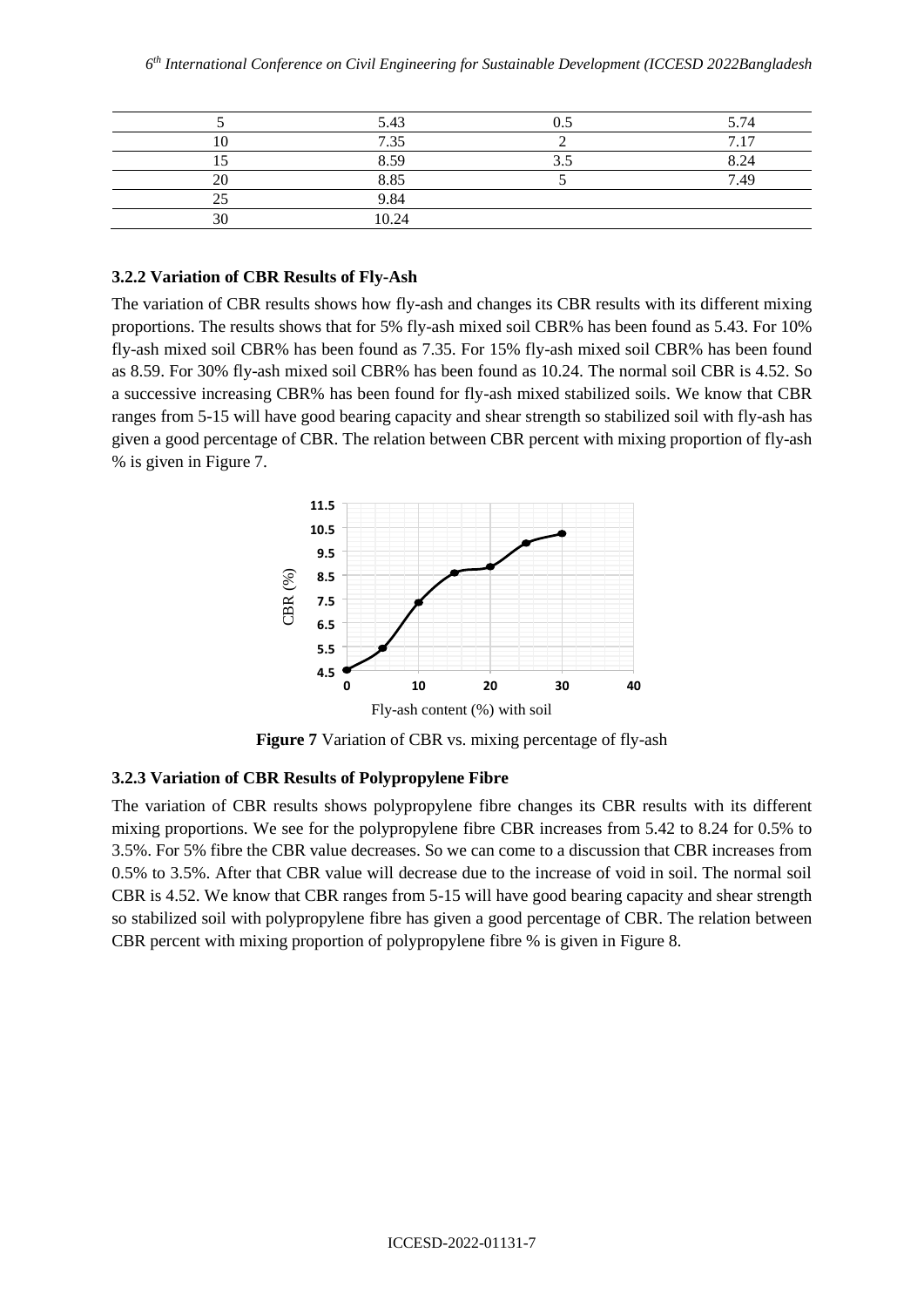

PP Fibre content (%) with soil

Figure 8: Variation of CBR vs. mixing percentage of polypropylene fibre

# **3.3 Comparison with the previous Study**

The variation of present study and previous study where ML soil is mixed with (0-30) % fly-ash is shown in figure 9. In the previous study normal soil has shown CBR value of 4.1 whereas the present study has shown 4.52 as CBR value. The soil mixed with 30% fly-ash has the CBR value of 11.35 in the previous study where in the present study the value of is 10.24.



Figure 9: Variation of present study with previous study for different mixing proportion of fly-ash.

# **4. CONCLUSIONS**

- 1. Based on results the value of MDD increased for stabilized soils while OMC decreased with the increase of fly-ash and polypropylene fibre.
- 2. CBR values increased up to 30% of fly-ash and 3.5% of polypropylene fibre content mixed with soil.
- 3. Normally 3-5% CBR results shows "Normal" subgrade strength and 5%-15% CBR results shows "Good" subgrade strength. For Stabilized soil with 30% fly-ash the CBR result found as 10.24 and for 5% polypropylene fibre it was 7.49 indicate good ranges.